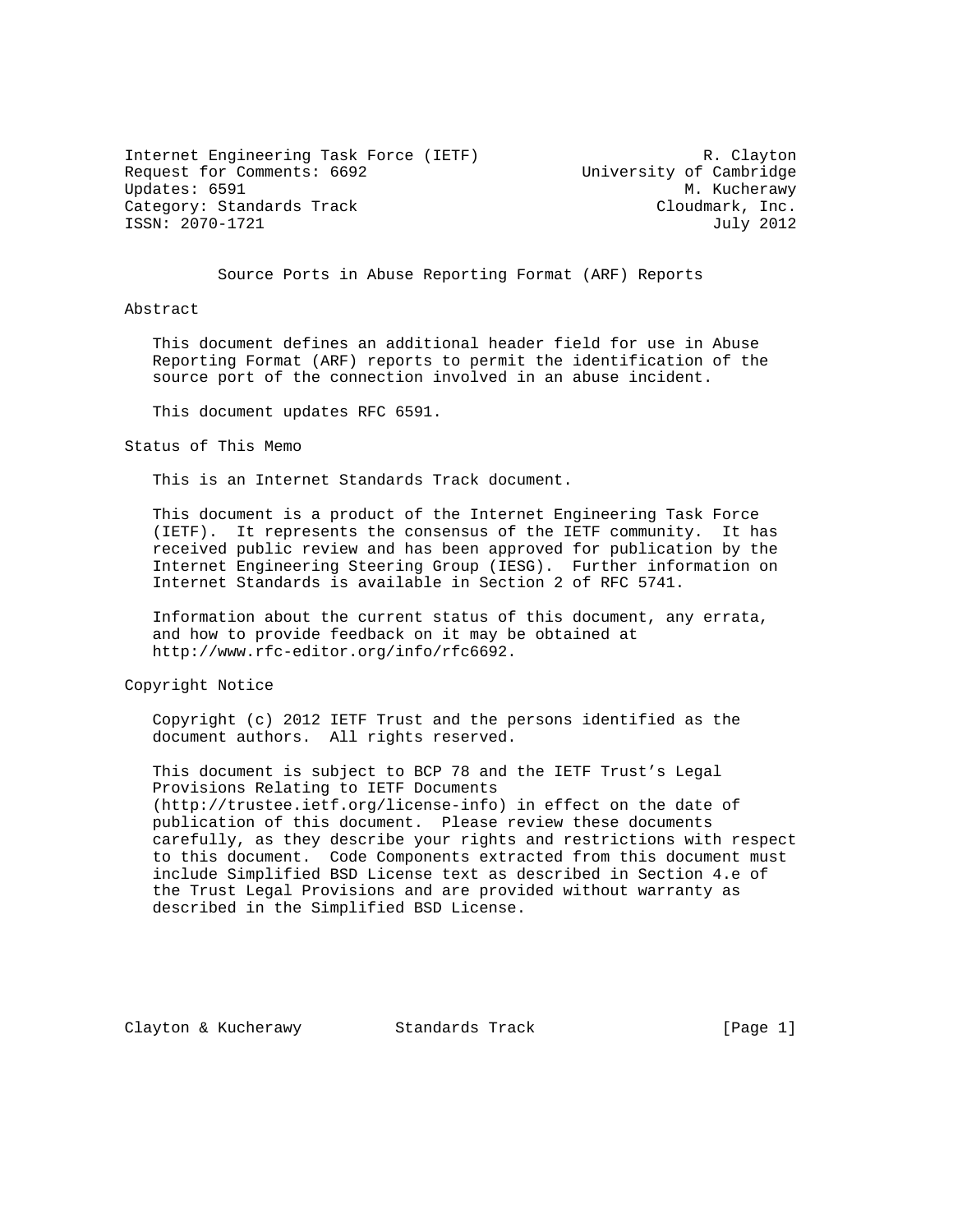Table of Contents

## 1. Introduction

 [ARF] defined the Abuse Reporting Format, an extensible message format for Email Feedback Reports. These reports are used to report incidents of email abuse. ARF was extended by [AUTHFAILURE-REPORT] to enable the reporting of email authentication failures. These specifications provided for the source IP address to be included in a report. As explained in [LOG], the deployment of IP address sharing techniques requires the source port values to be included in reports if unambiguous identification of the origin of abuse is to be achieved.

 This document defines an ARF reporting field to contain this information and provides guidance for its use.

2. Keywords

 The key words "MUST", "MUST NOT", "REQUIRED", "SHALL", "SHALL NOT", "SHOULD", "SHOULD NOT", "RECOMMENDED", "MAY", and "OPTIONAL" in this document are to be interpreted as described in [KEYWORDS].

3. Source-Port Field Definition

 A new ARF header field called "Source-Port" is defined. When present in a report, it MUST contain the client port of the TCP connection from which the reported message originated, corresponding to the "Source-IP" field that contains the client address of that same connection, thereby describing completely the origin of the abuse incident.

 Per, [ABNF], the formal syntax is: source-port = "Source-Port:" [CFWS] 1\*5DIGIT [CFWS] CRLF

Clayton & Kucherawy Standards Track [Page 2]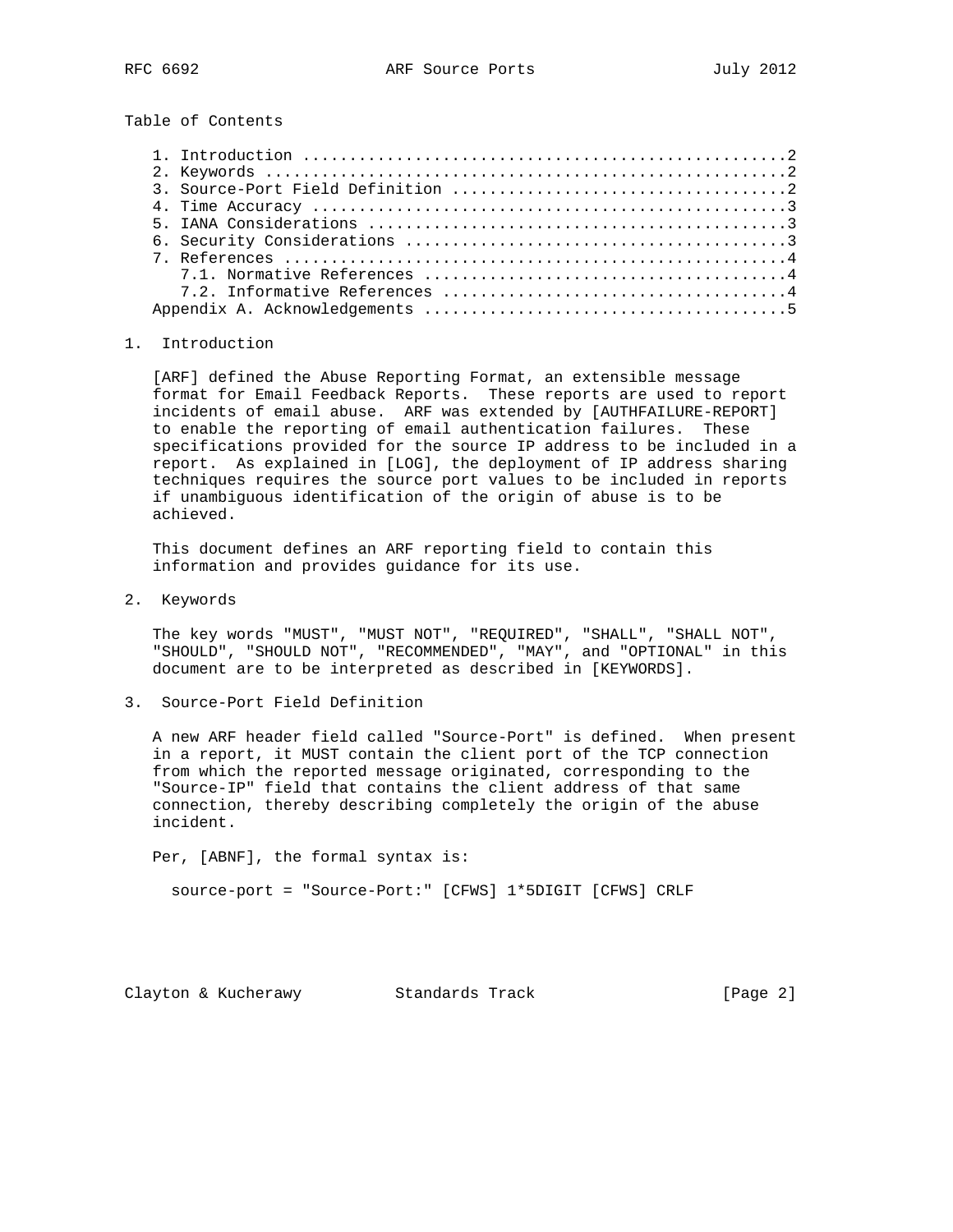"CFWS", which represents email-style comments or folding white space, is imported from [MAIL].

 When any report is generated that includes the "Source-IP" field (see Section 3.2 of [ARF]), this field SHOULD also be present, unless the port number is unavailable.

 Use of this field is RECOMMENDED for reports generated per [AUTHFAILURE-REPORT] (see Section 3.1 of that document).

4. Time Accuracy

 [LOG] underscores the importance of accurate clocks when generating reports that include source port information because of the fact that source ports can be recycled very quickly in Internet Service Provider environments. The same considerations described there apply here.

 Report generators that include an Arrival-Date report field MAY choose to express the value of that date in Universal Coordinated Time (UTC) to enable simpler correlation with local records at sites that are following the provisions of [LOG].

5. IANA Considerations

 IANA has added the following entry to the "Feedback Report Header Fields" registry:

Field Name: Source-Port

 Description: TCP source port from which the original message was received

Multiple Appearances: No

Related "Feedback-Type": any

Reference: [RFC6692]

Status: current

6. Security Considerations

 This extension introduces no new security considerations not already covered in [ARF].

 Some security considerations related to the general topic of source port logging can be found in [LOG].

Clayton & Kucherawy Standards Track [Page 3]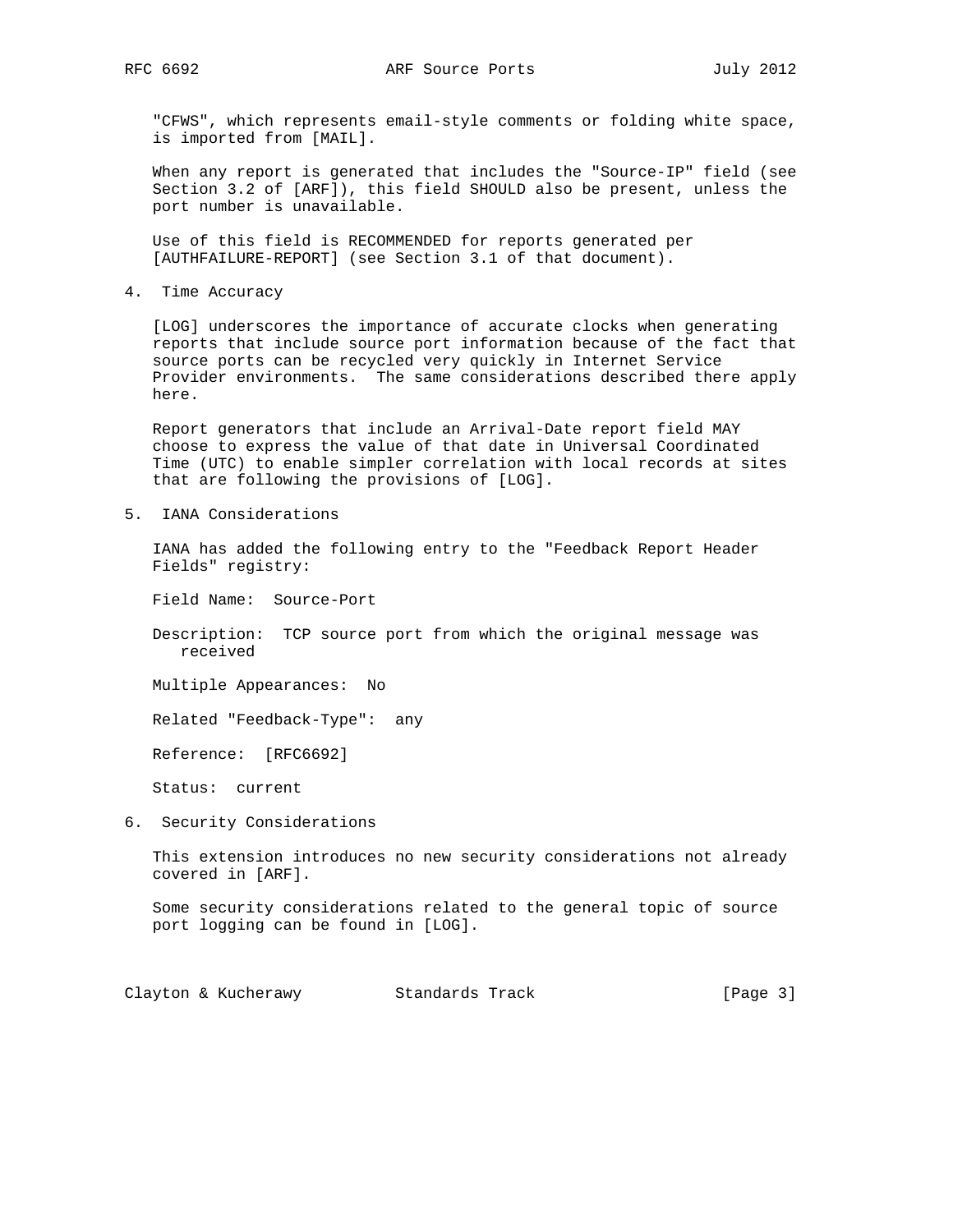## 7. References

- 7.1. Normative References
	- [ABNF] Crocker, D. and P. Overell, "Augmented BNF for Syntax Specifications: ABNF", STD 68, RFC 5234, January 2008.
	- [ARF] Shafranovich, Y., Levine, J., and M. Kucherawy, "An Extensible Format for Email Feedback Reports", RFC 5965, August 2010.
	- [AUTHFAILURE-REPORT] Fontana, H., "Authentication Failure Reporting Using the Abuse Reporting Format", RFC 6591, April 2012.
	- [KEYWORDS]
		- Bradner, S., "Key words for use in RFCs to Indicate Requirement Levels", BCP 14, RFC 2119, March 1997.
	- [MAIL] Resnick, P., Ed., "Internet Message Format", RFC 5322, October 2008.
- 7.2. Informative References
	- [LOG] Durand, A., Gashinsky, I., Lee, D., and S. Sheppard, "Logging Recommendations for Internet-Facing Servers", BCP 162, RFC 6302, June 2011.